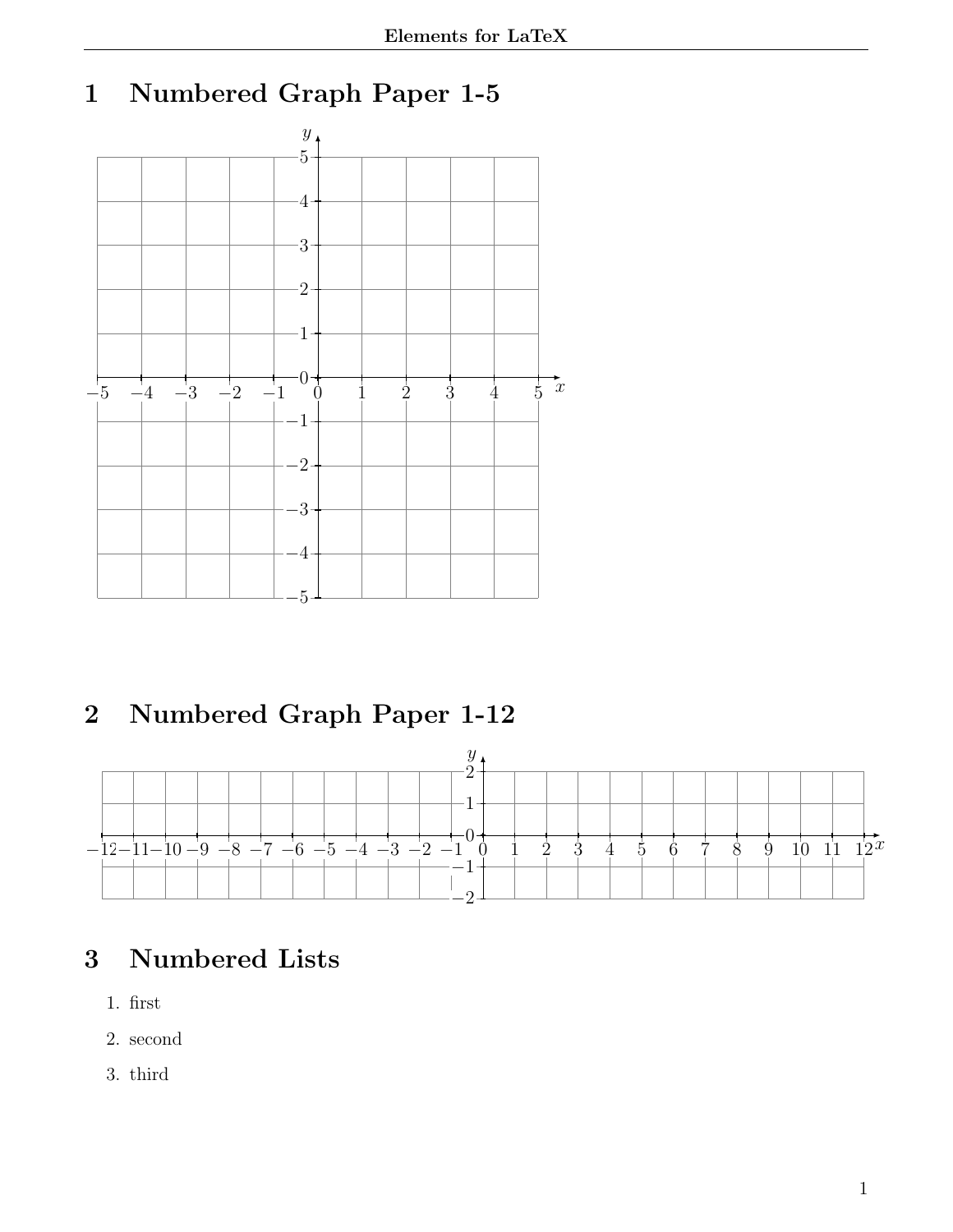## 4 Bulleted Lists

- first
- second
- third

# 5 Vocabulary Lists

First first

Second second

Third third

# 6 Vocabulary Lists with Spaces

#### First

first

#### Second

second

#### Third

third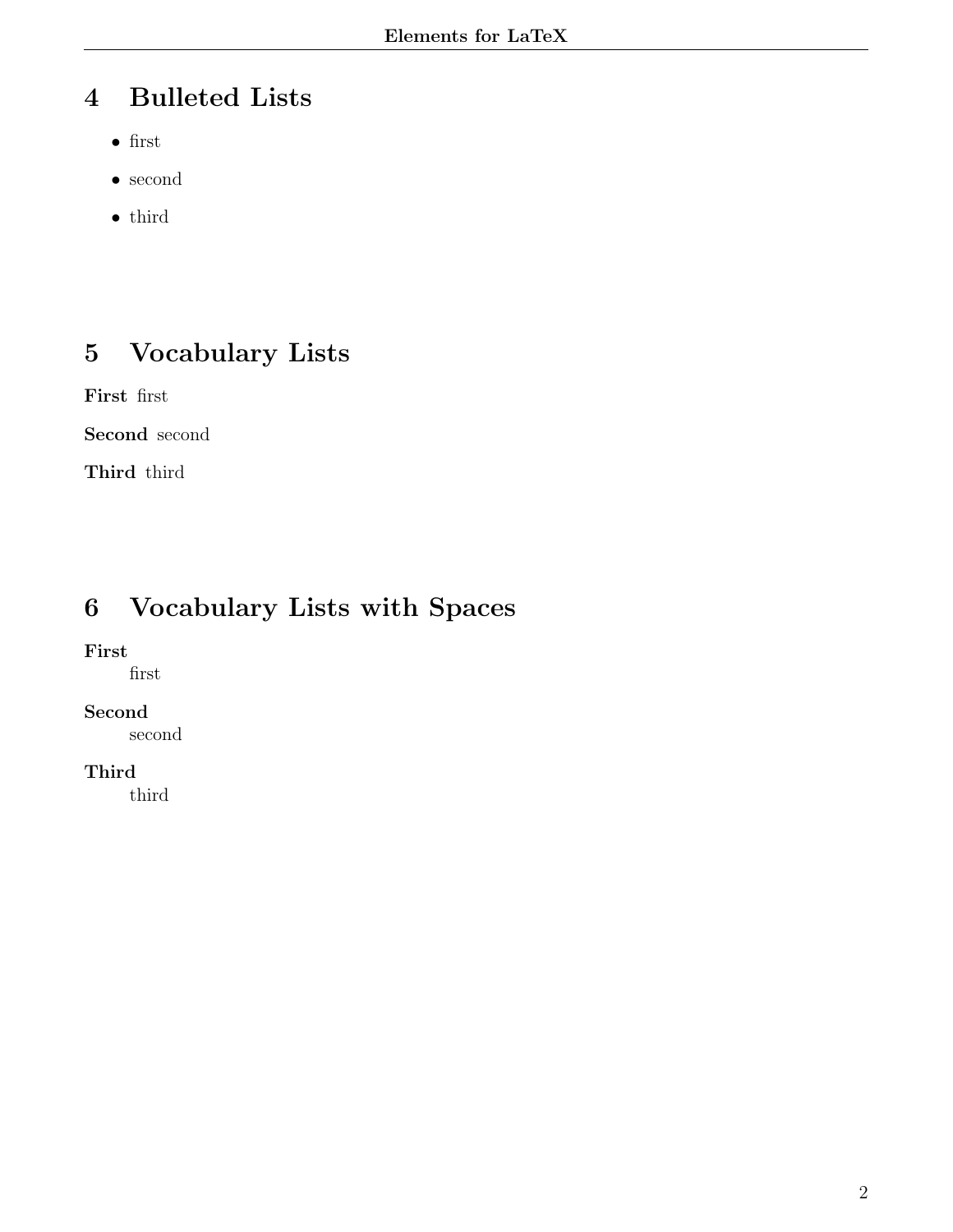# 7 Crazy Shapes

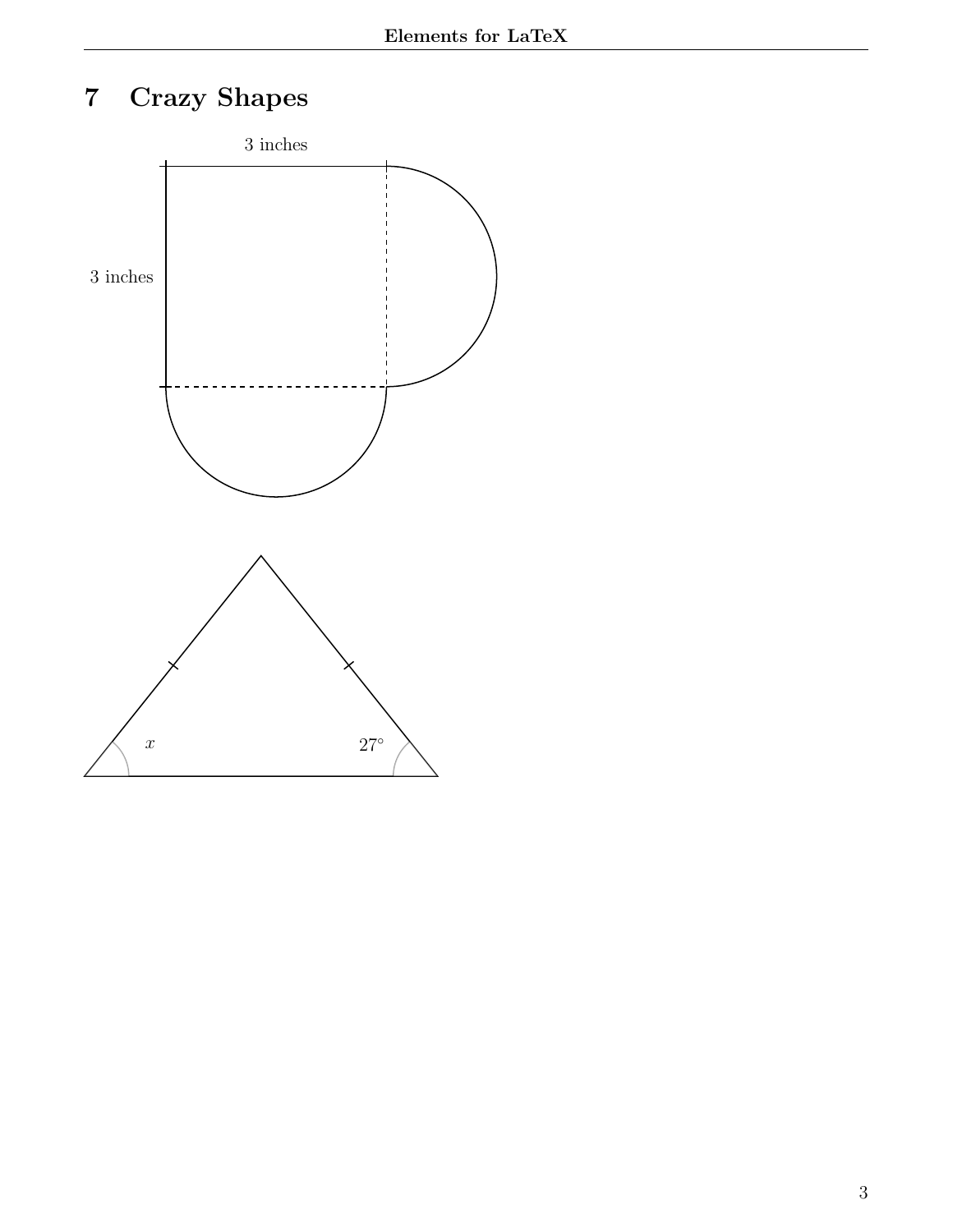

12 feet





# 8 Quoted text

"Once you realize we are all idiots, only then can you do math."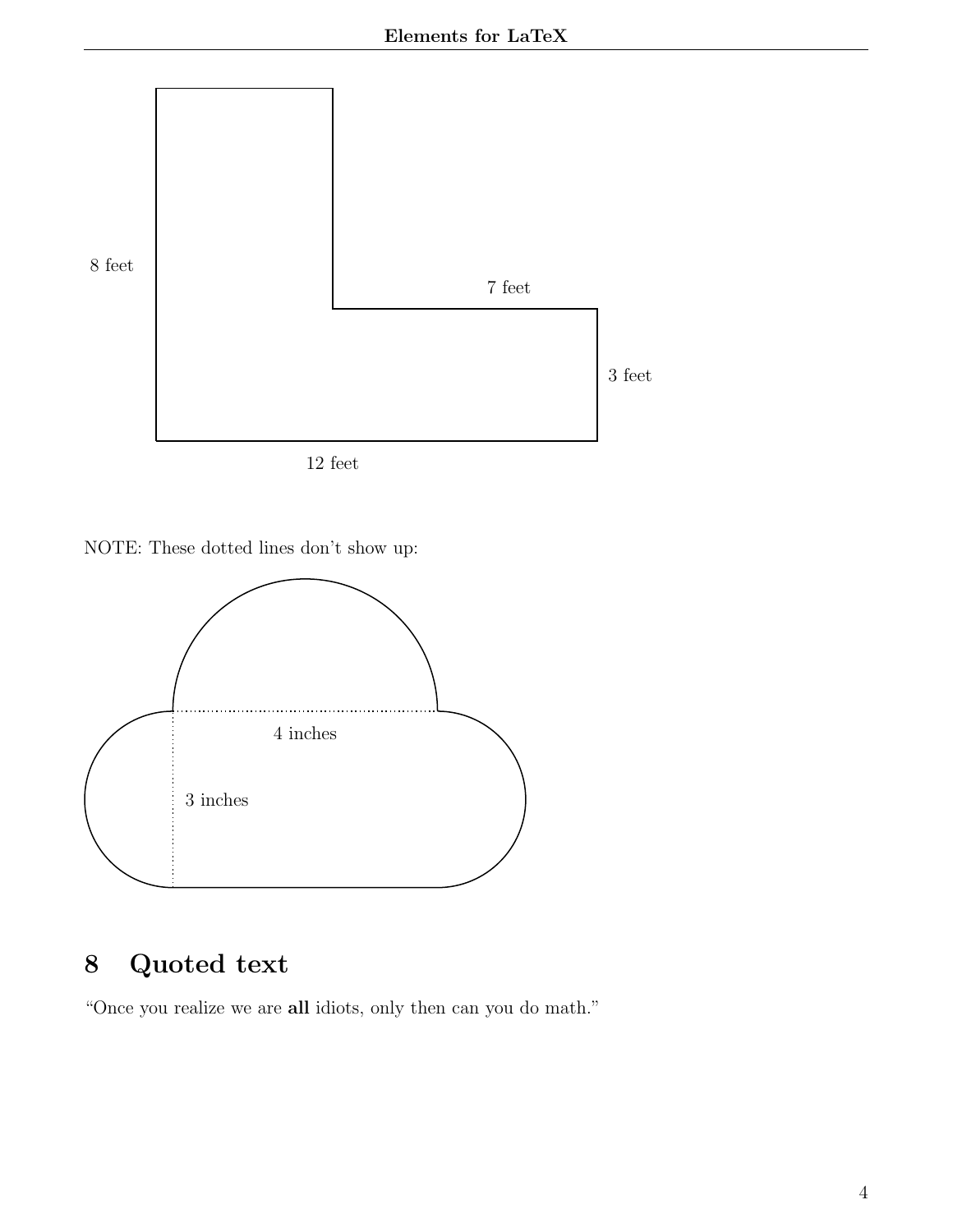# 9 Page Break

random words to show a page break